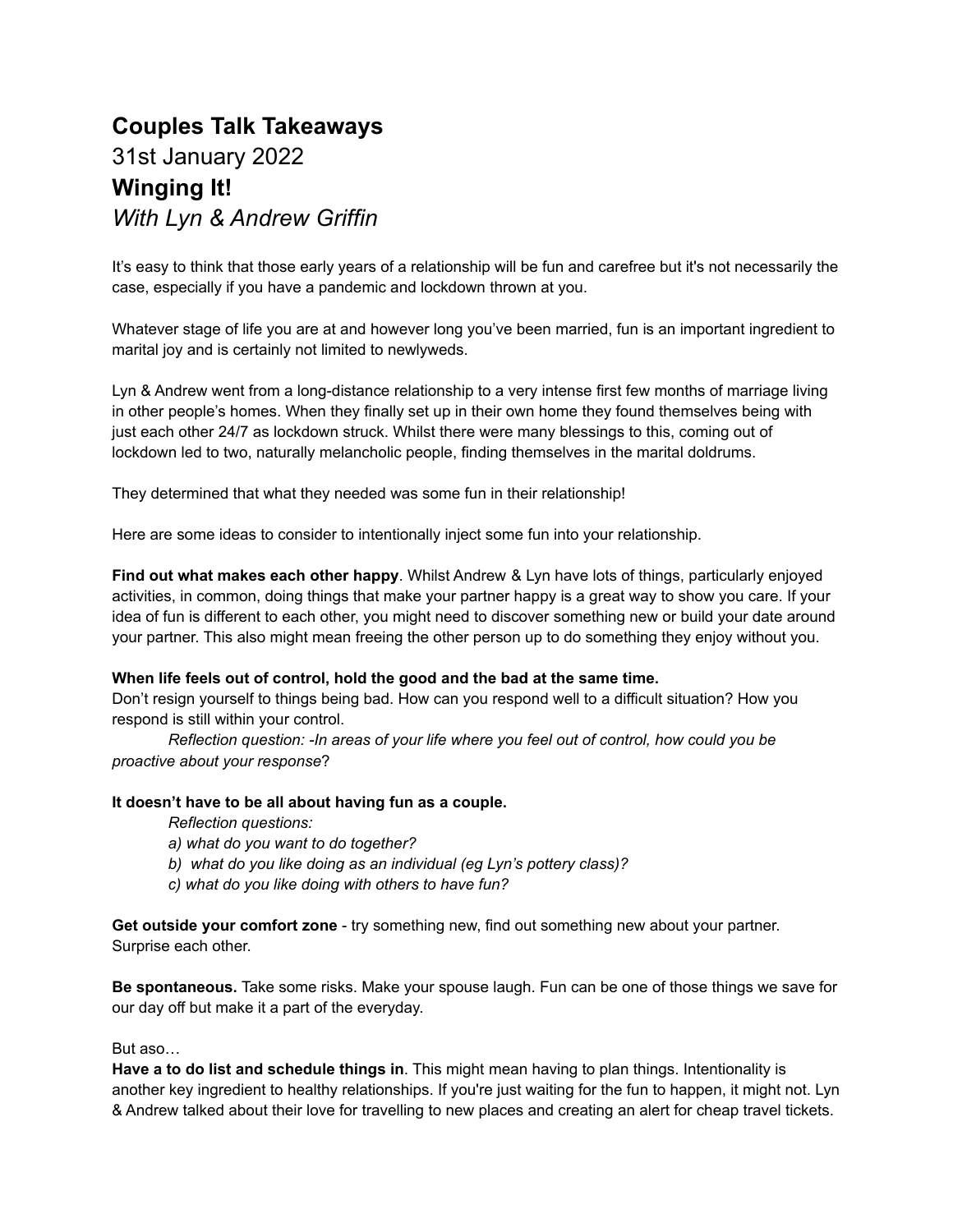This requires both spontaneity and some planning. It will depend on what stage of life you're at so think about what is doable for you and do some spontaneous planning, or plan for some spontaneity!

**The Joy of the Lord is my strength!** Fun is a great way to kickstart joy. Lyn & Andrew talked about having a reset of fun when they were down. Joy is deeper. What can bring you lasting, unshakeable joy? Looking for a joy that goes beyond our circumstances? If you've never considered the Christian faith that Lyn & Andrew talked about, click [here.](https://familylifeuk.org/wp-content/uploads/Knowing-God-Personally-FamilyLife-digital-version.pdf)

**Communicate well.** This has to be a feature on most of our takeaways but it really is so important. Take the time to find out what the other person likes/dislikes. Good communication is key to understanding your partner better. That includes asking good questions and listening well.

*Reflection question: What do you need to draw out of your personalities or life to move toward a healthy and full life?*

One way to do this might be to learn more about each other's love languages:

**Know each other's love language**. Take the [online](https://www.5lovelanguages.com) quiz here.

**Fun is not always the answer.** If one or both of you is feeling down, chivvying the other along with your stand-up routine might not always be the best thing. Sometimes you need to allow the melancholy and walk alongside each other in that.

**Enjoy your partner!** It's not all about the external fun. One of the greatest gifts we can give our spouse is to enjoy *them.* Tell each other what you enjoy about them, take steps to show how much you enjoy them. Remember these things, they can get lost in the day-to-day business of life. Tell each other what first attracted you to them and be intentional in keeping that joy alive by words of encouragement and appreciation.

*Reflection question: What first attracted me to my spouse? How can I nurture that quality in him/her?*

Sometimes the choice of what to do can be paralysing and you can end up opting for the default and mundane. Everyone's idea of fun will be different but here are some ideas to create an environment for fun:

- Go somewhere new. Explore somewhere together where both of you are on a point of discovery. Take it in turns to choose where.
- Have an "ask me anything" date night or try these [questions](https://toucantogether.com/blog/great-questions-for-date-nights) from the fabulous Toucan Blog.
- Take a trip down memory lane. Dig out some old photographs (or an old file on a computer). Pick a date in your history and try to remember what you did/wore/listened to/ate/laughed at.
- Plan a surprise for each other.
- Say no to some mundane things you feel you have to do. Prioritizing fun sometimes requires giving up something else.
- Lyn & Andrew have written some great blogs with date ideas on the Toucan website. Have a look at these:
	- 10 [Cheap](https://toucantogether.com/blog/10-cheap-winter-date-ideas) winter Date ideas
	- o 9 Cosy [autumn](https://toucantogether.com/blog/9-cosy-date-ideas-for-autumn) date ideas
	- 10 fantastic date ideas for [Valentines](https://toucantogether.com/blog/10-fantastic-date-ideas-for-valentines-and-beyond)